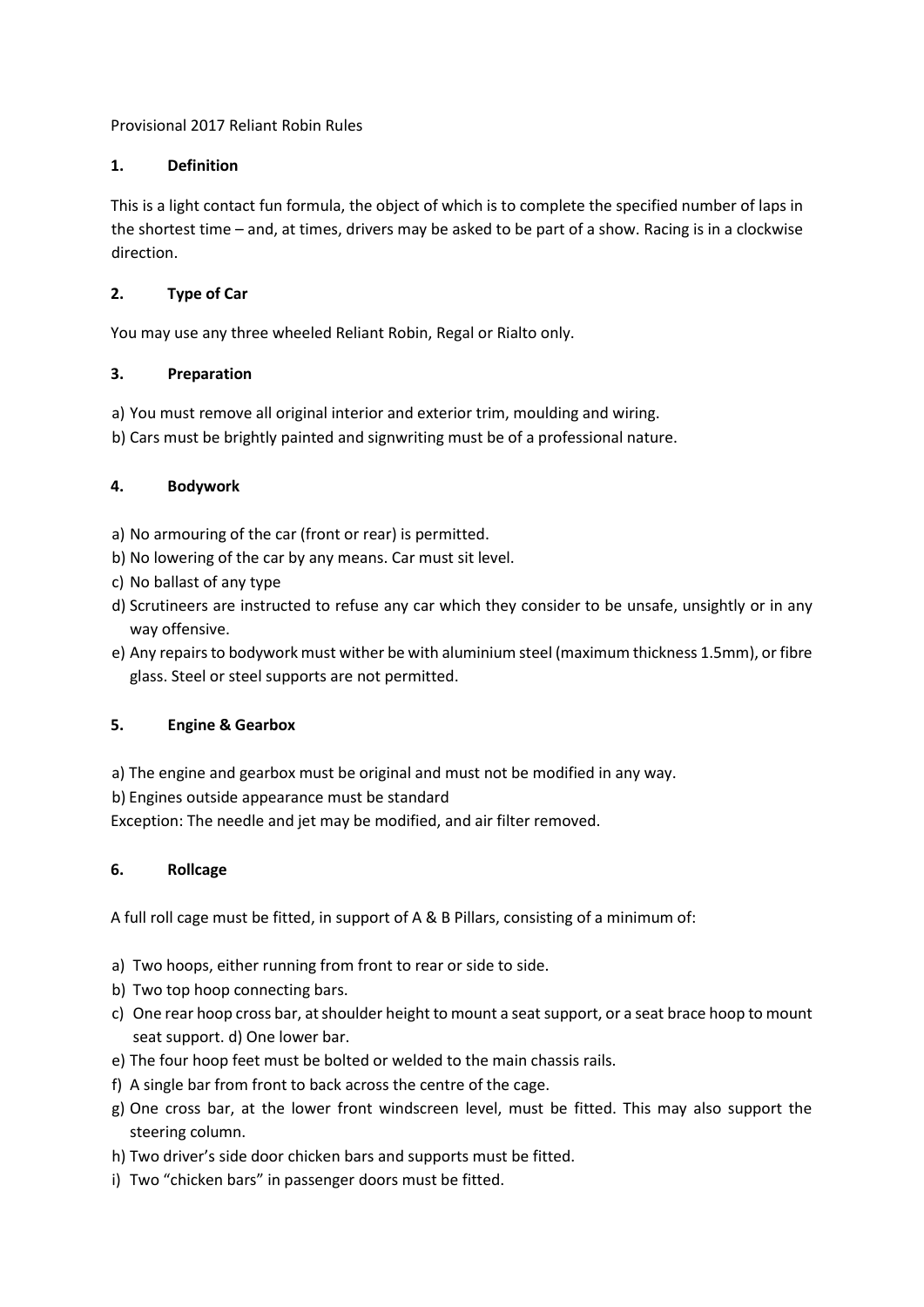- j) The roll cage must be constructed of a minimum of 40mm x 40mm box section, or 32mm tube (2.5 – 3mm thickness).
- k) A minimum of 2.5mm gussets may be used to strengthen joints.
- l) No part of the roll cage should protrude beyond the body-shell.
- m) Any part of the roll cage which may come into direct contact with the driver's body must be suitably padded.

n) an Anti snap bar car be fitted, welded or bolted to the cage and to the top bar above the front wheel ON PASSENGER SIDE ONLY. NO other strengthening allowed.

- o) Cage rear supports must be fitted and bolted / welded to the chassis. These must be no further back than the rear wheels. No extensions to the cage must pass the rear wheels.
- p) A full sized door plate to the driver's door area with padding to the top edge and bolted / welded to the two cage "chicken bars".

q) A steel plate min 3mm thick must be welded across the complete roof area of the cage.

# **7. Gearbox / Final Drive**

- a) Gearbox must be as produced for the model of the car.
- b) No locked diffs except for shale tracks. No limited slip differentials.

# **8. Brakes**

Must remain as standard, as originally fitted to the model, and be working on all three wheels. Handbrake must remain and be in working order.. No modifications are permitted.

# **9. Wheels & Tyres**

a) Any 10 inch wheel that fits without modification up to a max of 5 inch width, maybe used. b) No wheel spacers are allowed.

c) Wheel weights must be removed.

d)No Town & Country or deep treaded Mud & Snow tyres are allowed. No Yokohama or competition tyres are allowed. Tyre gaiters are allowed.

# **10. Cooling System**

Radiators or steam tanks may be used. These must be securely fixed under the bonnet hatch.

# **11. Exhaust System**

Exhaust must be standard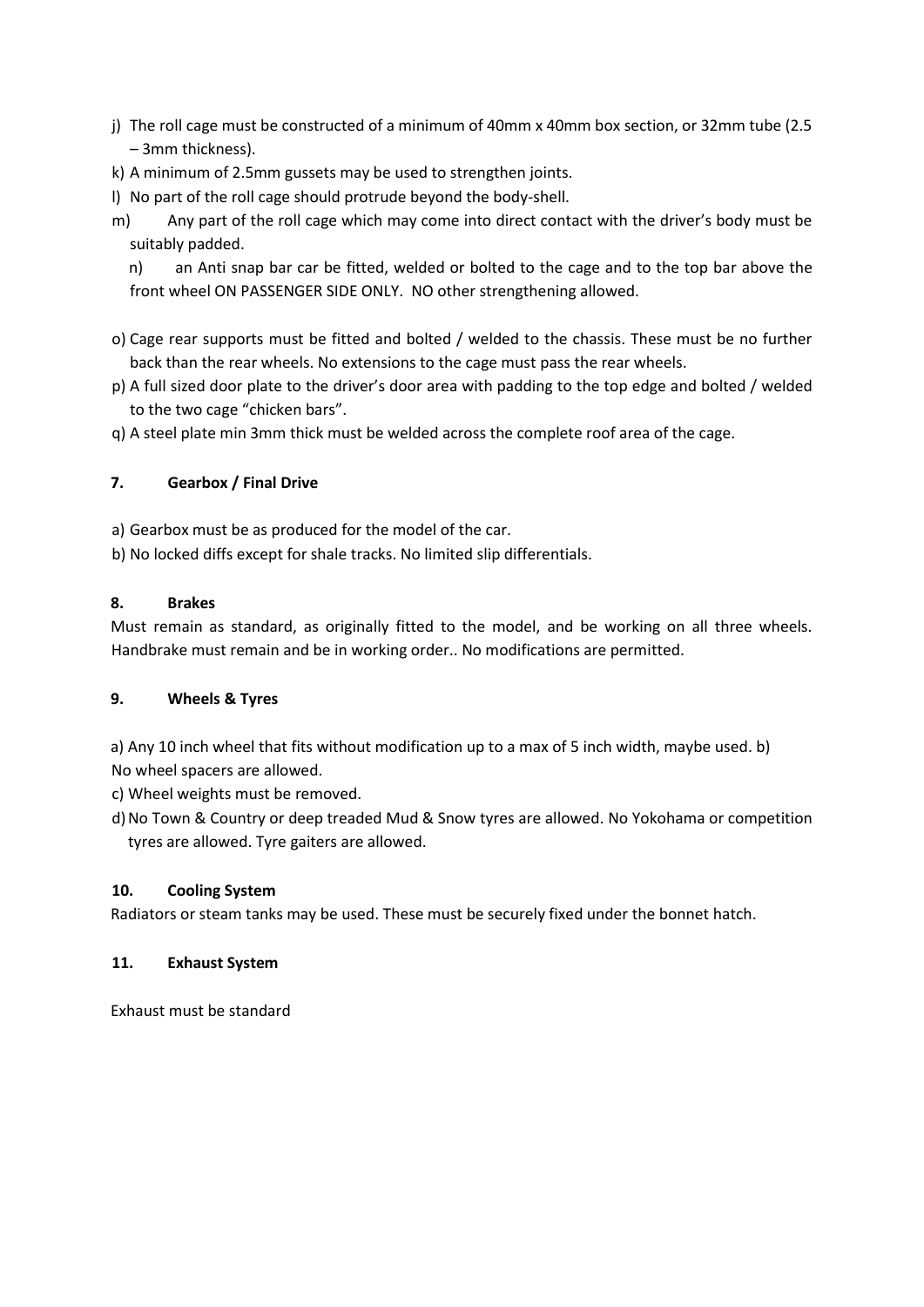### **12. Battery & Electrical System**

- a) Battery must be securely fixed and covered with a rot-proof material if they are not of a sealed type.
- b) Only one battery is permitted (similar to original in weight and size)
- c) No battery box. Battery must be adequately clamped together with a secondary rachet strap fastening.
- d) Battery is to be fitted within the roll cage area.

### **13. Fuel Tanks & System**

- a) Original fuel tank must be removed.
- b) Fuel tank must be metal only, or FIA approved, with a maximum 9 litre capacity.
- c) Tank must be fitted within cage area.
- d) All fuel tanks must have a positive means of fixing (metal straps or bolted).
- e) If there is a floor under the tank there must be at least four 50mm holes in the floor, in case of spillage.
- f) A fuel shut off tap must be fitted within easy reach of the driver.
- g) Fuel outlet must be from top of tank.
- h) Filler caps must be metal screw type
- i) A breather pipe, which must incorporate a one way valve, must be fitted (or a vent pipe, terminating below the tank, so it would prevent spillage if inverted). j) All fuel pipes must be inside the vehicle.
- k) Only road side fuel can be used
- l) The use of any additives (such as octane booster) is not permitted
- m) Using the fuel tank as ballast is not permitted, and the Scrutineer's decision is final.

#### **14**. **Distributor and Carburetor**

distributor and carburetor must be original equipment , charging system may be removed

#### **15. Camshafts**

Camshafts are free however the promotions reserves the right to impose a buying rule in the future

#### **16. Back Axil Strengthening**

strapping of the axil allowed but this will be monitored during 2017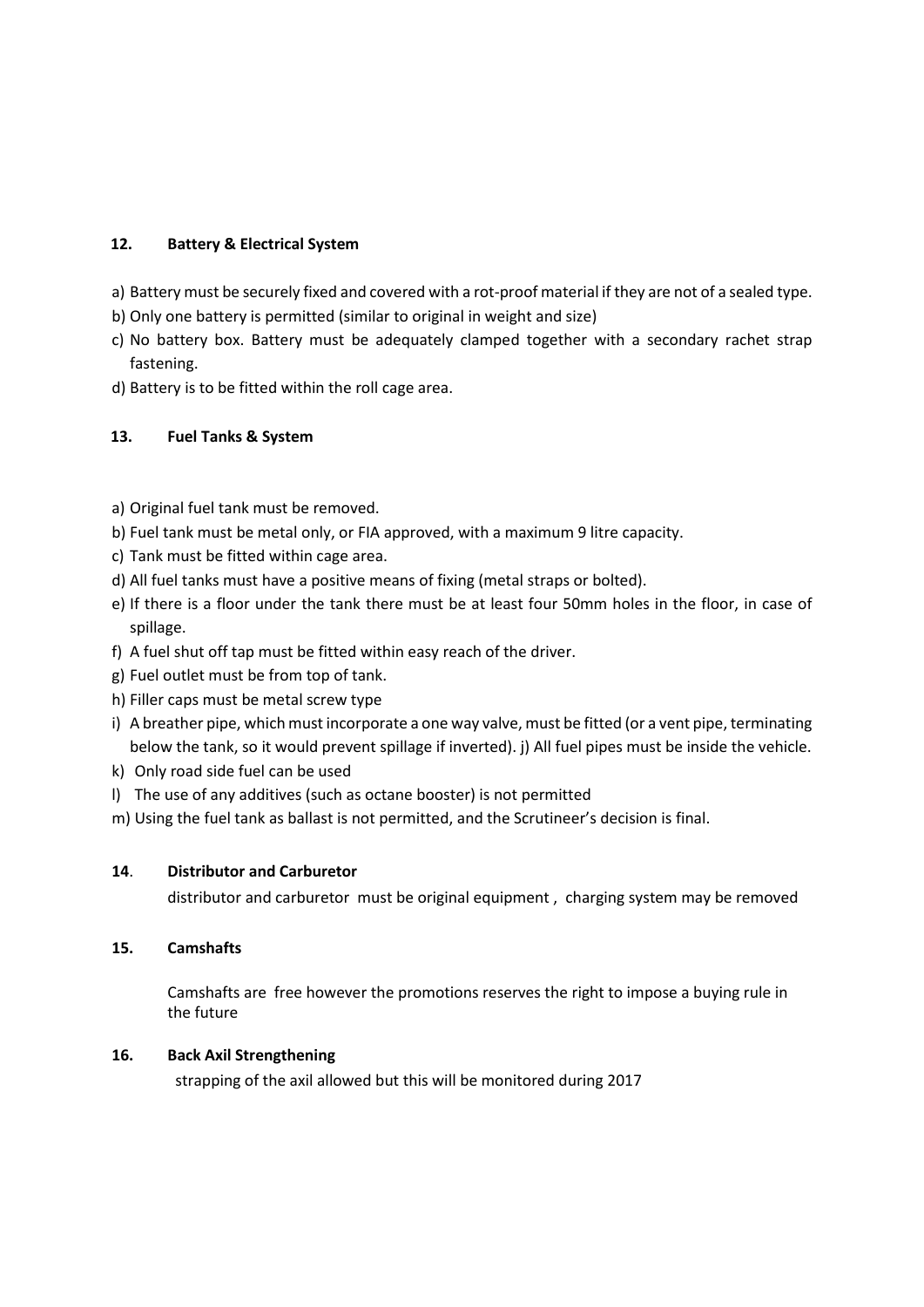### **17. Numbers**

The driver's racing number must appear on both sides of the car. Preferably these should be in large American style numbers on a contrasting background. Background must extend a minimum of 50mm (2") beyond the outline of the number(s). An additional number plate on the rear cage downright is recommended.

### **18. Driver's Name**

a) A sun visor, to an approximate depth of 152mm (6") with your name or nick name clearly sign written, must be fitted.

### **19. Driver's Seat**

- a) Seats should occupy original position where applicable.
- b) Competition type seats only.
- c) Seats must be securely fitted and provide a strong head restraint. Otherwise the head restraint must be an integral part of the roll cage.
- d) If you have an integral head restraint it must be fixed top and bottom to avoid your head being forced under or over.

#### **20. SAFETY EQUIPMENT**

#### 20.1 CRASH HELMET

*Helmets must be of a minimum standard as directed by British Oval Racing Safety Executive (B.O.R.S.E). These are BS6658 Type A/FR, FIA8860-2004, Snell SA2005, Snell SA2010, SFI Foundation 31.1A, SFI Foundation 31.2A. The E2205 European standard helmet may be used in Fibreglass, Carbon or Tri-Composite form only i.e. NO POLYCARBONATE helmets are allowed. It is important that the helmet fits the driver correctly. Shatterproof goggles/visors must be worn although tinted visors are not advisable. Your helmet must display the current ORCi (ORC10) sticker.*

#### 20.2 RACING OVERALLS

You must wear Fire retardant, clean, un-torn and brightly coloured Racing Overalls that are made of a fire retardant material and are clearly marked fireproof. Mechanics are also required to wear clean overalls and will not be permitted on to the track without them being on, when instructed to do so.

#### 20.3 GLOVES

It is Mandatory to wear Fire retardant Gloves also clearly marked fireproof.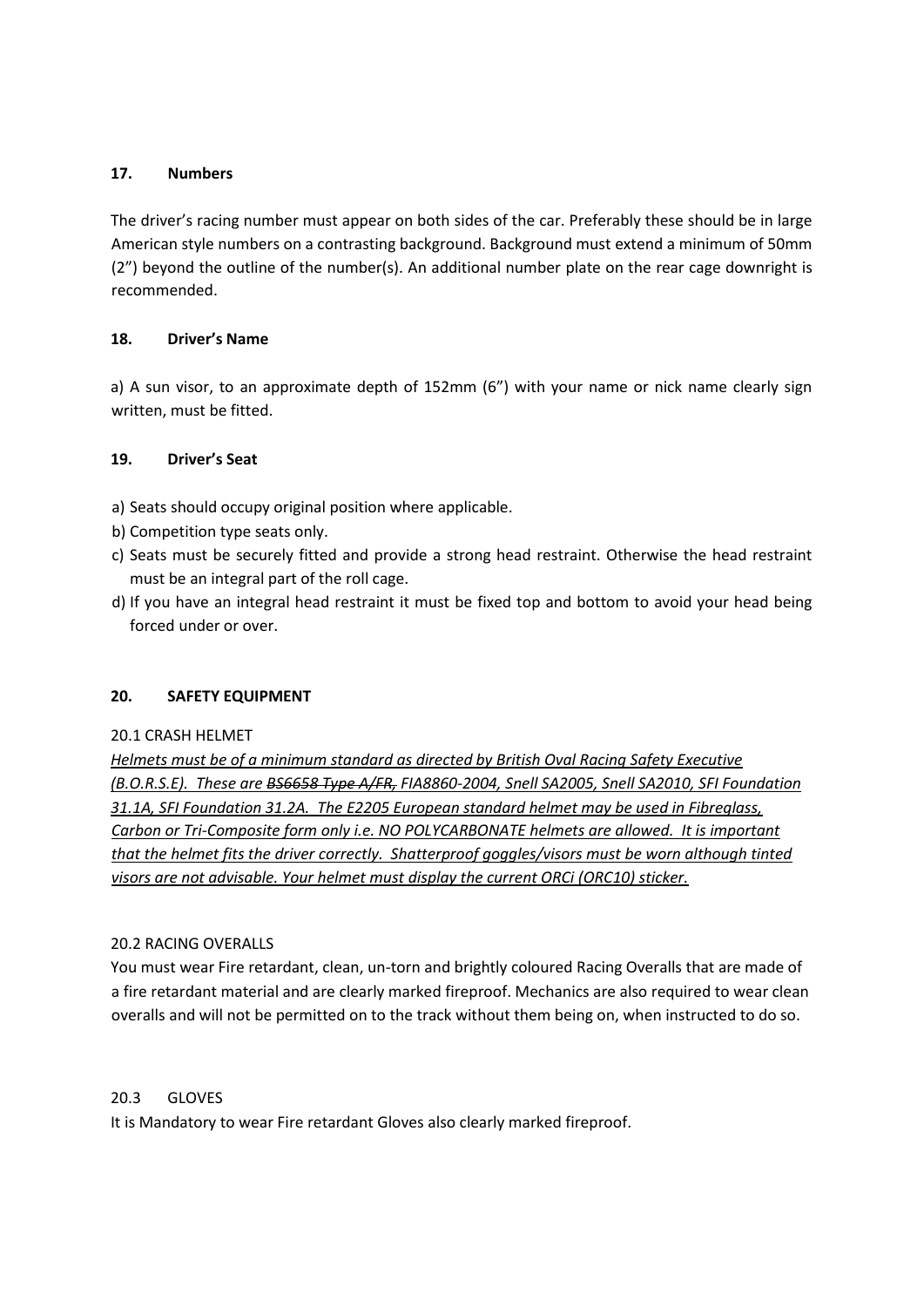#### 20.4 BALACLAVAS

Fireproof balaclavas are mandatory

20.5 A NECK BRACE is recommended but not compulsory, so to is a spine support.

20.6 WET WEATHER CLOTHING is also recommended and must be worn in addition to, and not instead of the racing overalls.

### 20.7 WINDOW NET

A cloth type Window Net with a maximum spacing of 76mm x 76mm, which must be fitted with a quick release mechanism is very strongly recommended

#### 20.8 1kg FIRE EXTINGUISHER

A 1Kg Dry Powder Gauge Fire Extinguisher is highly recommended and if fitted, this should be in a tube with a spring top and should be within easy reach of the driver. Old type BCF (green) type extinguishers are not allowed. All tow vehicles, must carry a minimum of a 2kg fire extinguisher dry powder or gas, which must be within easy reach of the driver and mechanics at all times, especially when refueling.

#### 20.9 SAFETY HARNESS

The lap belt/straps and crotch straps should not pass over the sides of the seat, but through it, in order to wrap and hold the pelvic region over the greatest possible surface

It is mandatory to have a 5 point Safety harness with 3" shoulder straps, the lap & crutch straps can be either 2" or 3" in width.



All seatbelt connection points must be visible and no belts must pass through any firewall.

Following research made by leading safety harness manufacturers, information has been made available with regard to the best way to fit your safety harness; this will further ensure your safety. Please study the diagrams to ensure your safety harness is fitted correctly.

The lap belt crossing should be below the anterior-superior iliac spines (bony part of the hip).